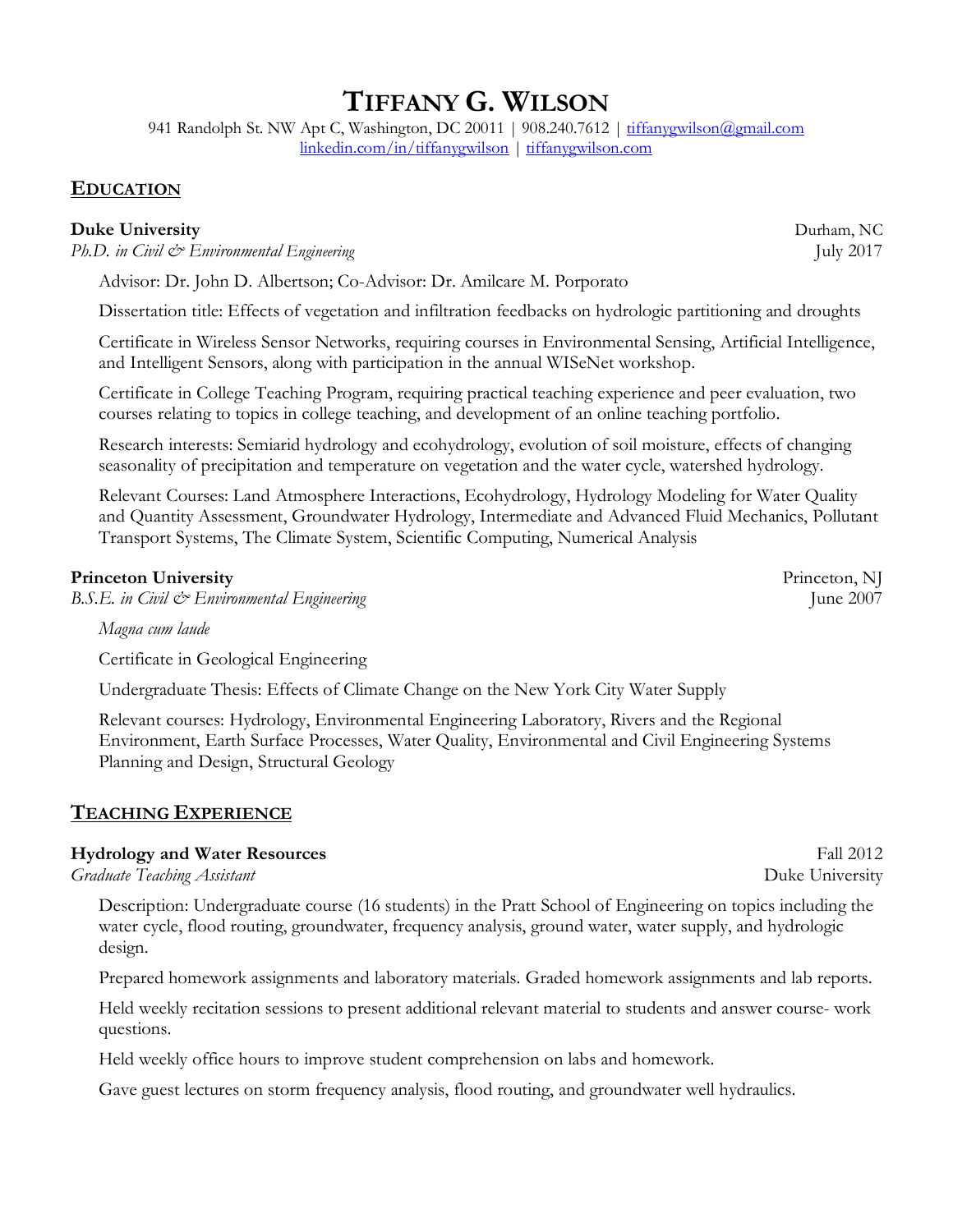## **Fluid Mechanics** Fall 2011

*Graduate Teaching Assistant* Duke University

Description: Undergraduate course (30 students) in the Pratt School of Engineering on fluid statics and dynamics.

Graded homework assignments and lab reports.

Led bi-weekly hands-on lab sessions including review of equipment and relevant concepts. Lab topics included surface tension, viscosity, Bernoulli's theorem, hydraulic jumps, and laminar/turbulent flow.

Held weekly office hours to answer student questions on labs and homework.

Taught two weekly 90-minute classes preparing high school students for the mathematics sections of the SAT exam.

Created lesson plans, homework solution guides, and review of course materials. Held individual math tutoring sessions.

## **INDUSTRY EXPERIENCE**

## **US Department of Agriculture, Hydrology and Remote Sensing Laboratory** Beltsville, MD Research Physical Scientist **November 2017** – Present

Analyzed over five years of continuous soil moisture, energy flux, and micrometeorological data to gain insights on and inform decision making in the irrigation of industrial vineyards.

Designed two types of soil moisture sensor arrays for the variable rate drip irrigation (VRDI) GRAPEX vineyard site, followed by installing the sensors and performing monitoring and initial analysis of the data.

Contributed to the overall monitoring of the new VRDI site by generating brief reports of soil moisture and evapotranspiration data to team members at a minimum frequency of once per week, which were critical in monitoring the impact of irrigation scheduling decisions on vine stress.

Conducted engineering tasks in the municipal water practice including water treatment component design, water conservation planning, inspection- and discovery-based site visits, GIS mapping, and development of project deliverables.

Successfully helped a client reduce a contaminant in their source water by coordinating a rapid turnaround design-build project involving the client, subcontractors, and managers.

Other project experience: water treatment plant chemical system design, development of water conservation plans, water supply planning, gravity sanitary sewer design, and regulatory compliance.

## **AWARDS**

| Duke University Department of Civil and Environmental Engineering |      |
|-------------------------------------------------------------------|------|
| Jeffrey Taub Award                                                | 2015 |
| Duke University Graduate and Professional Student Council         |      |
| Student Impact Award                                              | 2015 |

**SAT Solutions** Medford, NJ

**Malcolm Pirnie, Inc. Plantation**, FL **Plantation**, FL *Engineering Intern; Engineer* Summer 2006; July 2007 – July 2009

*Teacher and Tutor* August 2005 – October 2006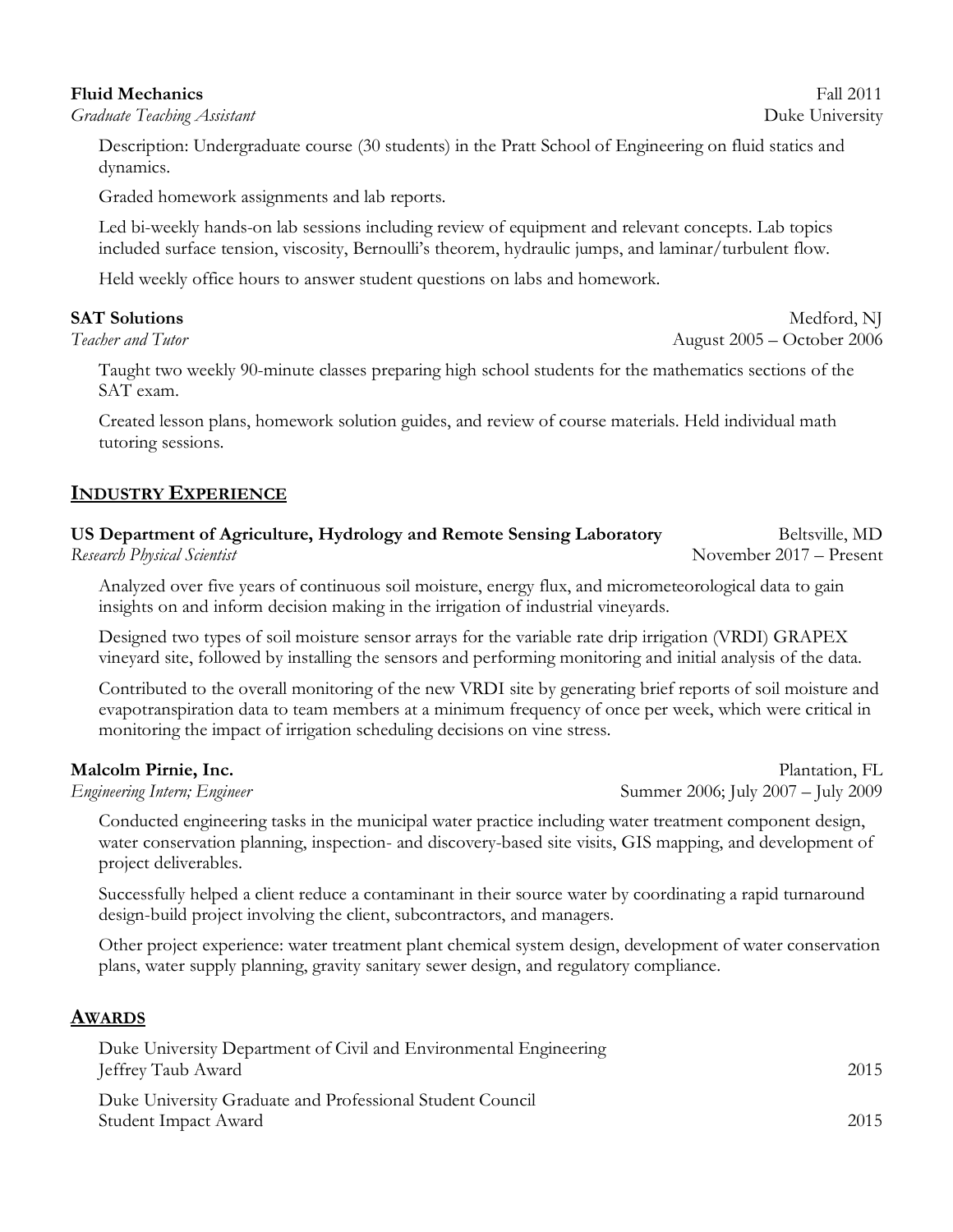| Wireless Intelligent Sensor Networks (WISeNet) Integrative Graduate Education and Research Training<br>Fellowship $(\$30,000/year)$ | $2012 - 2015$ |
|-------------------------------------------------------------------------------------------------------------------------------------|---------------|
| James B. Duke Fellowship (\$20,000)                                                                                                 | $2009 - 2013$ |
| Pratt-Gardner Fellowship (\$9,000)                                                                                                  | $2009 - 2010$ |
| Peter W. Stroh '51 Environmental Senior Thesis Prize (\$500)                                                                        | 2007          |
| W. Taylor Thom Jr. Prize in Geological Engineering (\$100)                                                                          | 2007          |
| Malcolm Pirnie/UNCF Corporate Scholar (Paid Summer Internship)                                                                      | 2006          |

## **WORKSHOPS, CONFERENCES, AND POSTER PRESENTATIONS**

dynamics, and runoff controls in Mediterranean climates.

| 2018 BARC Poster Day<br>National Agriculture Library, US Department of Agriculture                                                                                                                              | April 25, 2018<br>Beltsville, MD          |
|-----------------------------------------------------------------------------------------------------------------------------------------------------------------------------------------------------------------|-------------------------------------------|
| Poster: Wilson, T. G., Kustas, W. P., McKee, L. G., Alfieri, J. G., Prueger, J. H. Effects of<br>evapotranspiration on wetting front advancement in a California drip-irrigated Pinot Noir vineyard.            |                                           |
| Workshop on Wireless Intelligent Sensor Networks (WISeNet)<br>Duke University                                                                                                                                   | May 9, 2016<br>Durham, NC                 |
| Poster: T.G. Wilson. Investigating the effects of drought timing and severity on vegetation and soil<br>conditions in water-limited ecosystems.                                                                 |                                           |
| Workshop on Wireless Intelligent Sensor Networks (WISeNet)<br>Duke University                                                                                                                                   | June 9–10, 2014<br>Durham, NC             |
| Poster and Presentation: T.G. Wilson. Use of state-dependent precipitation distributions in 15- minute<br>Markov chain rainfall generation.                                                                     |                                           |
| Workshop on Wireless Intelligent Sensor Networks (WISeNet)<br>Duke University                                                                                                                                   | June 4–5, 2013<br>Durham, NC              |
| Poster and Presentation: T.G. Wilson. Towards optimal placement and operation of soil moisture sensors<br>based on land surface features and topography.                                                        |                                           |
| <b>GradX Talks</b><br>Duke University                                                                                                                                                                           | April 2, 2013<br>Durham, NC               |
| Presentation: T.G. Wilson. Climate Change, Vegetation, and Water Supply.                                                                                                                                        |                                           |
| Ecohydrology and Sustainability in Seasonally Dry Ecosystems<br>NSF-CBET and Pratt School of Engineering, Duke University                                                                                       | June 13-14, 2011<br>Durham, NC            |
| Poster: T.G. Wilson, C. Cortis, R. Corona, N. Montaldo, J.D. Albertson. Design and testing of a low-cost<br>plot-scale rainfall simulator in Sardinia, Italy, for calibration of a distributed hydrologic model |                                           |
| <b>AGU Fall Meeting 2010</b><br>American Geophysical Union                                                                                                                                                      | December 13-17, 2010<br>San Francisco, CA |
| Poster: T.G. Wilson, C. Cortis, R. Corona, N. Montaldo, J.D. Albertson. Design and testing of a low-cost<br>plot-scale rainfall simulator in Sardinia, Italy, for calibration of a distributed hydrologic model |                                           |
| Presentation: J. D. Albertson, T.G. Wilson, N. Montaldo. Interannual rainfall variability, vegetation                                                                                                           |                                           |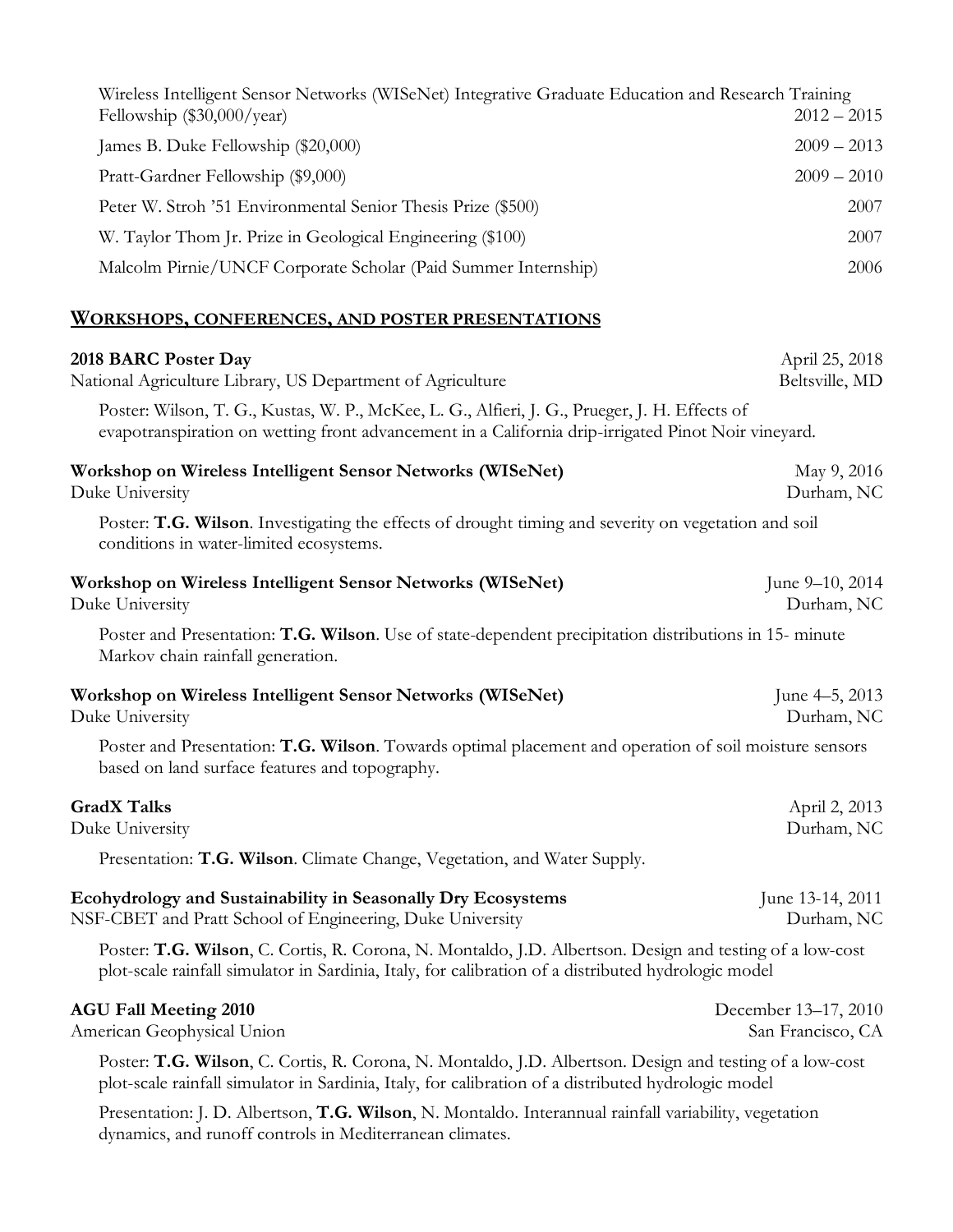## **PUBLICATIONS**

Prueger, J. H., Parry, C., Kustas, W. P., Alsina, M. M., Hipps, L. E., Alfieri, J. G., Nieto, H., Anderson, M. C., Gao, F., **Wilson, T. G.**, Hatfield, J. L., McKee, L. G., McElrone, A. (2018). Crop Water Stress Index of an Irrigated Vineyard in the Central Valley of California. Irrigation Science (in press).

Kustas, W. P., Anderson, M. C., Alfieri, J. G., Knipper, K., Torres-Rua, A., Parry, C. K., Nieto, H., Agam, N., White, A., Gao, F., McKee, L., Prueger, J. H., Hipps, L. E., Los, S., Alsina, M., Sanchez, L., Sams, B., Dokoozlian, N., McKee, M., Jones, S., Yang, Y., **Wilson, T. G.**, Lei, F., McElrone, A., Heitman, J. L., Howard, A. M., Post, K., Melton, F., and Hain, C. (2018). The Grape Remote sensing Atmospheric Profile and Evapotranspiration eXperiment (GRAPEX). Bulletin of the American Meteorological Society, BAMS-D-16-0244.1. https://doi.org/10.1175/BAMS-D-16-0244.1

Kustas, W. P., Alfieri, J. G., Nieto, H., **Wilson, T. G.**, Gao, F., & Anderson, M. C. (2018). Utility of the two-source energy balance (TSEB) model in vine and interrow flux partitioning over the growing season. Irrigation Science. https://doi.org/10.1007/s00271-018-0586-8

**Wilson, T. G.**, Albertson, J. D., and Montaldo, N.: Impact of drought severity and timing on vegetation and water partitioning during recovery (in prep), 2017.

**Wilson, T. G.**, Albertson, J. D., Montaldo, N., and Porporato, A.: Impact of biomass-infiltration feedback on vegetation dynamics and hydrologic partitioning (in prep), 2017.

**Wilson, T. G.**, and Albertson, J. D.: Use of occurrence-conditioned precipitation depths in Markov generation of 15-minute rainfall (unpublished), 2014.

**Wilson, T. G.**, Cortis, C., Montaldo, N., and Albertson, J. D.: Development and testing of a large, transportable rainfall simulator for plot-scale runoff and parameter estimation, Hydrol. Earth Syst. Sci., 18, 4169-4183, doi:10.5194/hess-18-4169-2014, 2014.

Vico, G; Thompson, SE; Manzoni, S; Molini, A; Albertson, JD; Almeida-Cortez, JS; Fay, PA; Feng, X; Guswa, AJ; Liu, H; **Wilson, TG**; Porporato, A, Climatic, ecophysiological, and phenological controls on plant ecohydrological strategies in seasonally dry ecosystems, Ecohydrology, 8(4), pp. 660-681, doi:10.1002/eco.1533, 2015.

R. Corona, **T.G. Wilson**, L.P. D'Adderio, F. Porcu, N. Montaldo, and J.D. Albertson, 2013. On the estimation of surface runoff through a new plot scale rainfall simulator in Sardinia, Italy. Procedia Environmental Sciences, 19, pp. 875-884, doi:10.1016/j.proenv.2013.06.09, 2013.

## **SERVICE**

**CEE Students Advocating for Graduate Education (SAGE)** August 2015–July 2016 Inaugural Member Department of Civil & Environmental Engineering, Duke University

Group of faculty-nominated students tasked with representing graduate students, bringing concerns to the faculty, and participating in the implementation of improved CEE graduate student development.

## GPSC Basketball Committee **September 2013–March 2017**

Secretary, Subcommittee Chair, Graduate Student Usher Duke University Duke University

Acted in multiple roles surrounding the coordination of an annual Campout event and admission of students to basketball games.

Designed and implemented a web-based system to track over 1,500 students during the weekend-long Campout event, resulting in 50 percent shorter wait times for participants and increased efficiency for team leaders.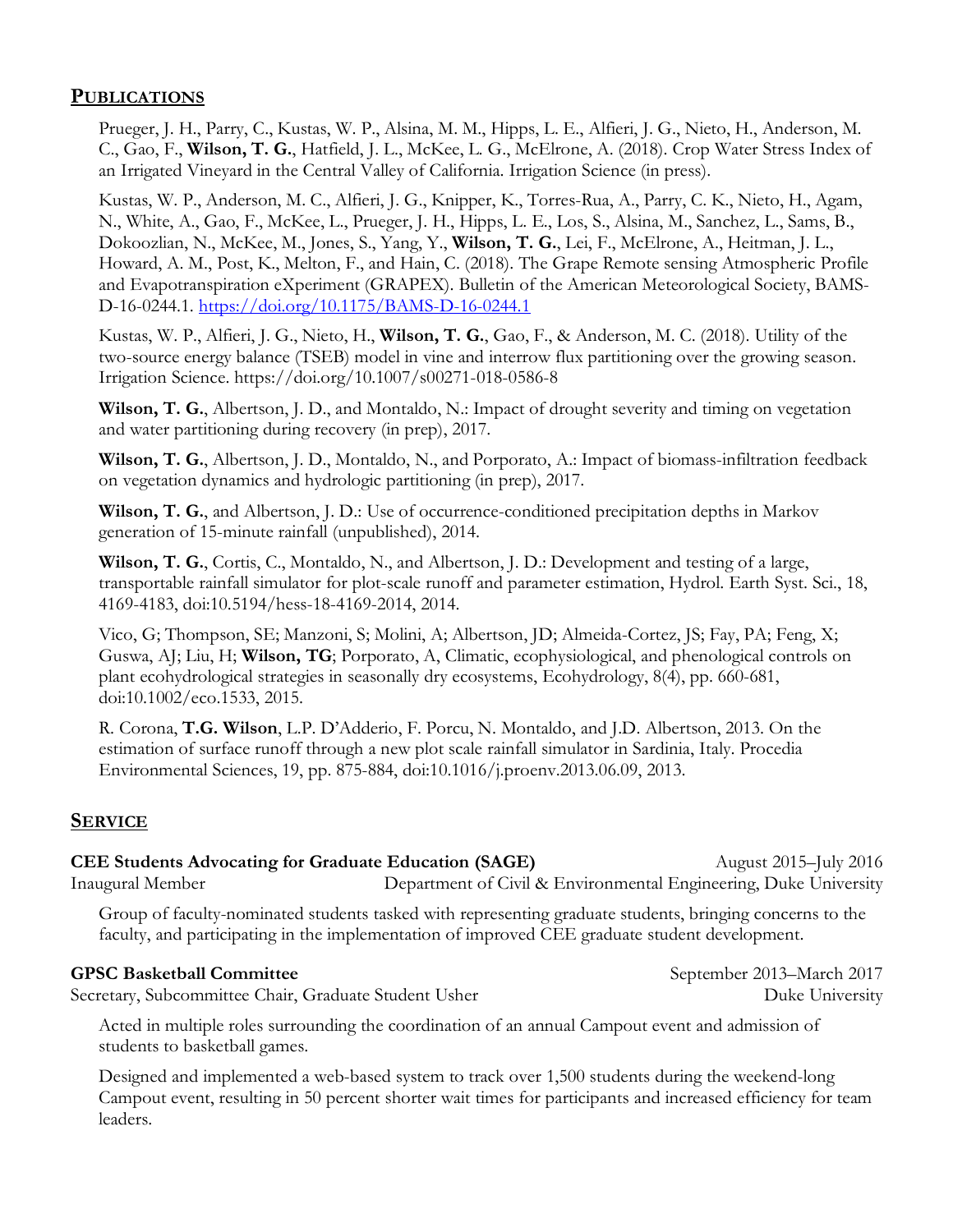Initiated a secretary/project manager role and successfully coordinated the activities of 20 subcommittee chairs and over 50 volunteers.

Planned food and entertainment for the Campout event.

During the basketball season, volunteered as an usher to help students enter Cameron Indoor Stadium for men's basketball games.

## **Dean's Award for Excellence in Mentoring Selection Committee** 2015

Graduate School, Duke University

## **Graduate and Professional Student Council** April 2013–April 2015

Director of Student Life, Executive Secretary Duke University

Worked on a 13-person Executive team to lead a 100-person General Assembly in service of Duke graduate and professional students.

Spearheaded membership, communication, and organizational efficiency efforts that resulted in increased meeting attendance and improved maintenance of institutional knowledge.

Managed a budget of over \$30,000 to plan and execute weekly events for the 8,000+ student population.

Received the first ever GPSC Student Impact award for outstanding service to GPSC and the Duke community.

## **CEE Graduate Student Council** March 2011–May 2012

Plan academic, professional, and social events for graduate students in Duke University's Department of Civil and Environmental Engineering.

## **Florida Section AWWA** June 2008 – July 2009

As a Region 6 Board Member and Young Professionals Chair, planned events for the water industry professionals of South Florida, including a half-day seminar and bowling tournament.

## **Christmas in July** 2006 – 2009

Helped plan Christmas in July, an annual event for nearly 1,000 children from homeless shelters in Broward County, Florida.

## **PROFESSIONAL ORGANIZATIONS AND LICENSES**

| American Geophysical Union                         | $2010$ – Present |
|----------------------------------------------------|------------------|
| Sigma Xi, Scientific Research Society              | $2007 - 2017$    |
| Engineer in Training (F.E. Exam), State of Florida | October 2008     |
| Florida Section AWWA, Broward County, Florida      | $2007 - 2009$    |

Board Member Duke University

Board Member Broward County, FL

Board Member Ft. Lauderdale, FL